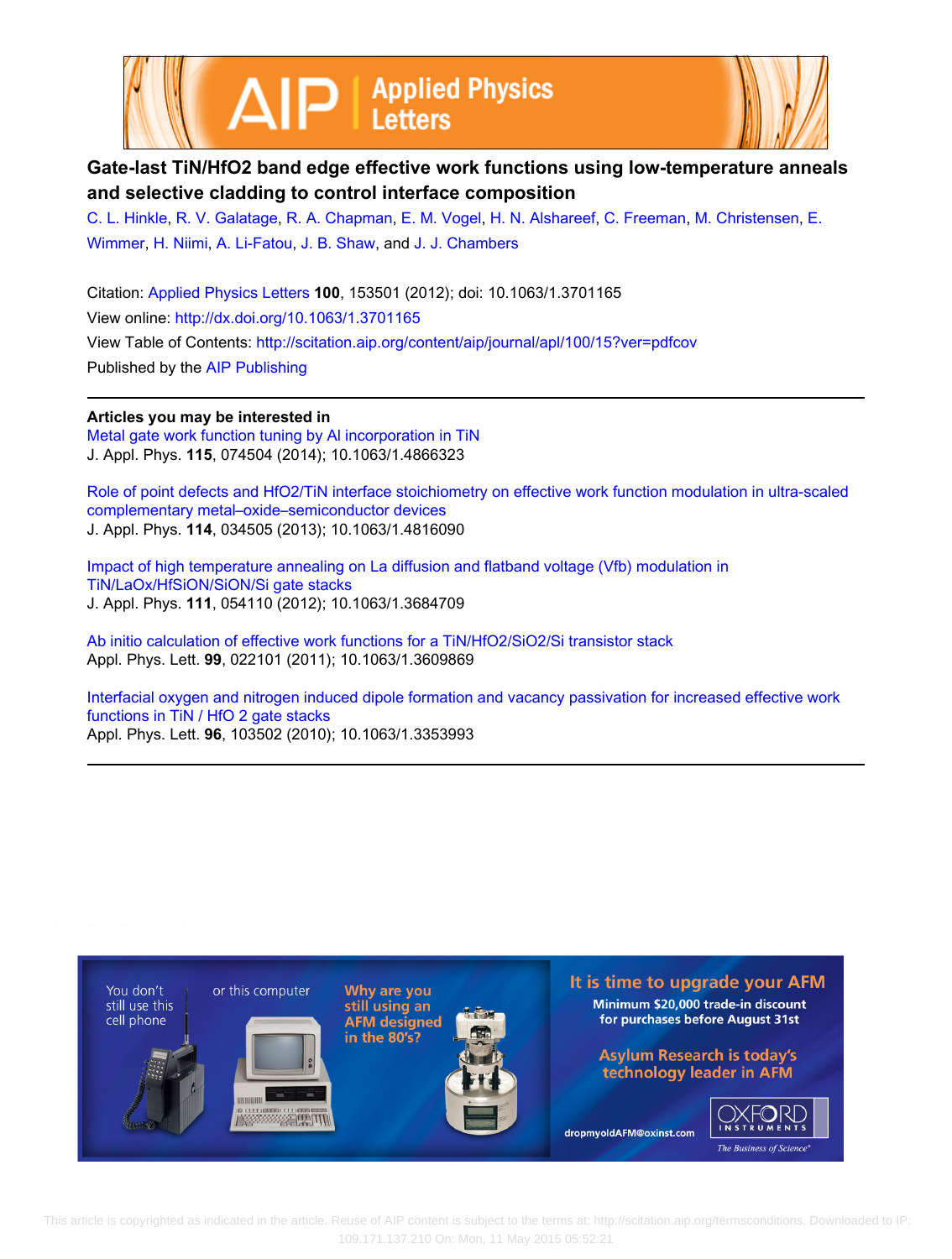## Gate-last  $TiN/HfO<sub>2</sub>$  [band edge effective work functions using](http://dx.doi.org/10.1063/1.3701165) [low-temperature anneals and selective cladding to control](http://dx.doi.org/10.1063/1.3701165) [interface composition](http://dx.doi.org/10.1063/1.3701165)

C. L. Hinkle,  $1, a)$  R. V. Galatage, <sup>1</sup> R. A. Chapman, <sup>1</sup> E. M. Vogel, <sup>1</sup> H. N. Alshareef, <sup>2</sup> C. Freeman,<sup>3</sup> M. Christensen,<sup>3</sup> E. Wimmer,<sup>3</sup> H. Niimi,<sup>4</sup> A. Li-Fatou,<sup>4</sup> J. B. Shaw,<sup>4</sup> and J. J. Chambers<sup>4</sup>

 ${}^{1}$ Department of Materials Science and Engineering, The University of Texas at Dallas, Richardson, Texas 75080, USA

 $^2$ King Abdullah University of Science & Technology, Thuwal 23955-6900, Kingdom of Saudi Arabia 3 Materials Design, Incorporated, Angel Fire, New Mexico 87710, USA

4 Advanced CMOS, Texas Instruments, Incorporated, Dallas, Texas 75243, USA

(Received 11 February 2012; accepted 16 March 2012; published online 9 April 2012)

Silicon N-metal-oxide-semiconductor (NMOS) and P-metal-oxide-semiconductor (PMOS) band edge effective work functions and the correspondingly low threshold voltages  $(V_t)$  are demonstrated using standard fab materials and processes in a gate-last scheme employing low-temperature anneals and selective cladding layers. Al diffusion from the cladding to the TiN/ HfO2 interface during forming gas anneal together with low O concentration in the TiN enables low NMOS  $V_t$ . The use of non-migrating W cladding along with experimentally detected N-induced dipoles, produced by increased oxygen in the TiN, facilitates low PMOS  $V_t$ .  $\odot$  2012 American Institute of Physics. [\[http://dx.doi.org/10.1063/1.3701165](http://dx.doi.org/10.1063/1.3701165)]

Recent publications in advanced high-k and metal gate  $(HK/MG)$  stack technology<sup>[1–8](#page-3-0)</sup> demonstrate the division between gate-first and gate-last strategies employed by those in the field. Gate-first HK/MG technologies have been presented for the  $45 \text{ nm}$  (Ref. [9\)](#page-3-0) and  $32 \text{ nm}$  (Ref. [10](#page-3-0)) generations, while a number of researchers have investigated the ability to set near band edge work functions for gate-first using selective capping layers such as  $La<sub>2</sub>O<sub>3</sub>$  for N-metaloxide-semiconductor  $(NMOS)^{11}$  $(NMOS)^{11}$  $(NMOS)^{11}$  and  $Al_2O_3$  for P-metal-oxide-semiconductor (PMOS).<sup>[12](#page-3-0)</sup> However, there are a number of issues to using this technique particularly for PMOS where an ideal capping layer that does not cause equivalent oxide thickness (EOT) and mobility degradation has been elusive.<sup>12</sup> Conversely, gate-last technologies have also been demonstrated for the 45 nm (Ref. [13\)](#page-3-0) and 32 nm (Refs. [14](#page-3-0) and [15\)](#page-3-0) generations, but less is known about the exact integration techniques and effective work function (EWF) setting mechanisms for the gate-last scheme. In this letter, band edge EWFs and the resulting low threshold voltages  $(V<sub>t</sub>s)$  for NMOS and PMOS are demonstrated using standard fab materials and processes by controlling the HK/MG interfacial composition and structure using different cladding layers and low temperature anneals. Additionally, the mechanism that N-induced dipoles at the HK/MG interface have a large effect on determining the PMOS EWF, suggested previously using first-principle calculations,<sup>16</sup> is demonstrated using backside dynamic secondary ion mass spectroscopy (DSIMS) experimental results.

Gate-last NMOS and PMOS field-effect transistors (FETs) were separately fabricated using a gate stack comprised of 1.0 nm thermally grown  $SiO<sub>2</sub>$  and 2.0 nm atomic layer deposition (ALD)  $HfO<sub>2</sub>$  using tetrakis dimethyl amino hafnium (TDMA-Hf) and ozone as the metal organic precur-

sor and oxidant, respectively. A 60 s, 700 °C post-deposition anneal was performed in  $N_2$  after HfO<sub>2</sub> deposition. TiN metal gates of 10 nm thickness were deposited using radio frequency (RF) sputtering. Rapid thermal anneals (RTAs) were performed *post-TiN deposition* in trace  $O_2$  in  $N_2$  or in 10%  $O_2$  in a balance of  $N_2$  (10%  $O_2/N_2$ ) at atmospheric pressure for 30 s. Films of either 500 nm Al or W were RF sputtered as a cladding layer and metal contact prior to gate metal patterning. All devices underwent a 400 °C forming gas anneal (FGA) in 10%  $H_2$  in a balance of  $N_2$  to complete processing. Cation-SIMS  $(CSIMS)^{16}$  $(CSIMS)^{16}$  $(CSIMS)^{16}$  was performed on annealed samples of blanket 10 nm TiN films sputtered insitu following a thick amorphous-Si sputter deposition where the TiN is capped with Al or W cladding post-TiN anneal for direct comparison with the electrical test device samples. Backside DSIMS was performed on the device structures following thinning of the Si substrate to minimize any knockon effects from the metal cladding.

The drain current vs. gate voltage  $(I_d-V_g)$  data in Fig. [1](#page-2-0) demonstrate low  $V_t$  for 1.1 nm EOT NMOS Al/TiN/HfO<sub>2</sub> and PMOS W/TiN/HfO<sub>2</sub> at  $0.08$  V and  $-0.20$  V, respectively, obtained through control of the HK/MG interfacial composition. The curves correspond to Al- and W-clad devices either with FGA-only or with a  $30\,\text{s}$ ,  $450\,\text{°C}$  anneal in  $10\%$  O<sub>2</sub>/N<sub>2</sub> post-TiN deposition. The W-clad devices always exhibit a higher EWF than their Al-clad counterparts while the 10%  $O_2/N_2$  anneal shows significantly higher EWFs than the FGA-only samples (Fig. [2\)](#page-2-0).

Physical characterization of the gate stacks provides insight into the mechanisms occurring to set the various EWFs demonstrated in these materials systems. Figure [3](#page-2-0) shows backside DSIMS data of the Al and W cladding elements throughout the gate stacks as a function of post-TiN a)E-mail: chris.hinkle@utdallas.edu. **Alteration in the Time in the Time in the Time in the Time in the Time in the Time in the Time in the Time in the Time in the Time in the Time in the Time in the Time in the Time in th**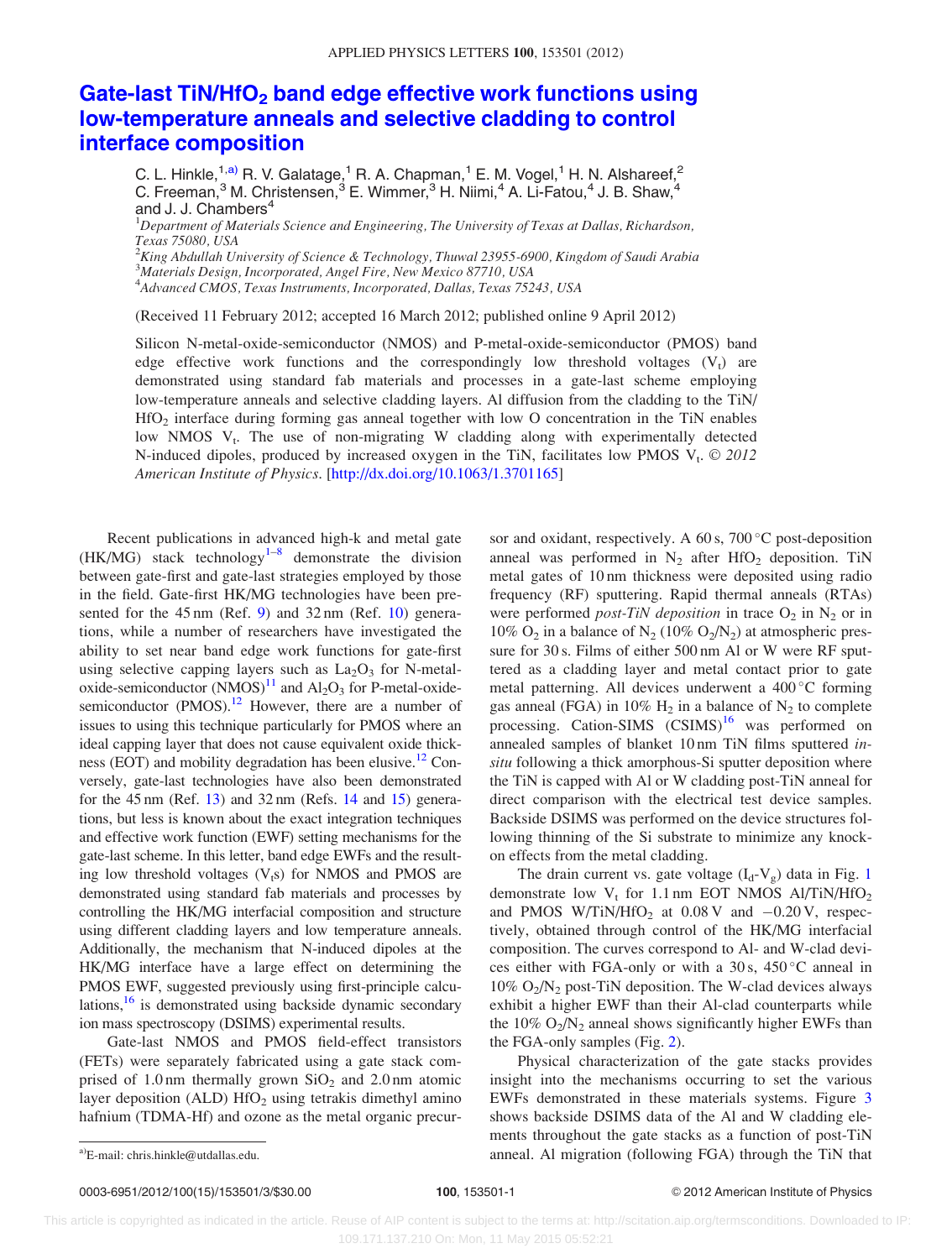<span id="page-2-0"></span>

FIG. 1.  $I_d$ -V<sub>g</sub> of 1.1 nm EOT HfO<sub>2</sub>/TiN PMOS and NMOS FETs with various low-temperature anneals and selective metal cladding layers. Employing a 450 °C 10%  $O_2/N_2$  post-TiN anneal with a W-cladding layer allows for a PMOS  $V_t = -0.20$  V. Using Al-cladding with no post-TiN anneal gives an NMOS  $V_t = 0.08 V$ .

was not exposed to a post-TiN anneal allows for segregation of low-WF Al at the  $TiN/HfO<sub>2</sub>$  interface for those specific Al-clad samples. There is no analogous migration of the cladding metal for the W-clad samples, which explains the difference in the EWFs for the  $HfO<sub>2</sub>/TiN$  with no post-TiN anneal with the two different cladding layers. This Al segregation at the interface is critical in obtaining low NMOS  $V_t$ . Interestingly, the samples exposed to the  $450^{\circ}$ C post-TiN anneal in  $10\%$  O<sub>2</sub>/N<sub>2</sub> show a significantly suppressed Al migration (although there is still more metal diffusion than for the W-clad samples) compared to the previous unannealed sample. (It is noted once again that the low temperature oxidizing anneals are performed post-TiN deposition prior to cladding layer deposition.) The increased oxygen levels in the TiN following that anneal apparently act as an Al diffusion barrier.

As reported previously,  $16$  by employing these different annealing ambients, the concentration of oxygen at the  $HfO<sub>2</sub>/TiN$  interface may be accurately controlled. However, it was previously postulated through analysis of density functional theory (DFT) calculations that the role of oxygen alone is incapable of producing the necessary shifts to achieve band-edge PMOS EWFs, even when considering the filling of oxygen vacancies in the  $HfO<sub>2</sub>$ . The simulation results (not shown) indicate that the dipoles resulting from the substitution of N with O in the bulk of the TiN result in



FIG. 3. Backside DSIMS data of metal cladding concentration. During FGA, the Al-cladding diffuses through the unoxidized TiN, reaching the  $HfO<sub>2</sub>/TiN$  interface setting a low NMOS EWF. The Al migration is significantly suppressed through oxidized TiN. The W-cladding does not migrate to the  $HfO<sub>2</sub>/TiN$  interface.

only  $\Delta$ EWF  $\sim$  30 meV due to metallic screening within the electrode. The filling of O-vacancies (8.3% concentration) in the HfO<sub>2</sub> increases the EWF by  $\sim$ 120 meV, which is a much smaller amount than the observed  $V_t$  shifts. To confirm this experimentally,  $TiN/SiO<sub>2</sub>$  gate stacks (i.e., without  $HfO<sub>2</sub>$ ) were fabricated and exposed to the same annealing conditions described above. An EWF increase of  $\sim$ 400 meV after the 450 °C 10%  $O_2/N_2$  post-TiN anneal is observed (Fig. 4). Assuming that  $SiO<sub>2</sub>$  has a lower concentration of O-vacancies than  $HfO<sub>2</sub>$ , the filling of O-vacancies in the  $HfO<sub>2</sub>$  is not adequate by itself to explain the EWF shift.

The DFT simulations suggest that the largest effect on the EWF is dipoles resulting from N atoms, displaced from the TiN during the low temperature oxidizing anneal, migrat-ing to the metal/dielectric interface.<sup>[16](#page-3-0)</sup> Backside DSIMS analysis of these gate stacks provides evidence that this N displacement truly is occurring. As can be seen in Fig. [5](#page-3-0), the N concentration profile is different for the sample exposed to the 450 °C 10%  $O_2/N_2$  post-TiN anneal compared to the sample with no post-TiN anneal (both W-clad in this figure). The N concentration of the annealed gate stack is increased at the HfO<sub>2</sub>/TiN interface and extends into the HfO<sub>2</sub> by approximately 1 nm compared to the unannealed stack while the top TiN surface is N deficient due to the oxidation of the TiN. The O and Ti concentrations are shown in the insets of



FIG. 2. Flatband voltage ( $V_{fb}$ ) vs. EOT plots for the HfO<sub>2</sub>/TiN gate stacks with different post-TiN anneals and cladding layers. The left axis displays the extracted EWF for each set of devices.



FIG. 4. TiN/SiO<sub>2</sub> gate stacks exhibit EWF shifts of  $\sim$ 400 meV after 450 °C  $O_2/N_2$  anneal. This suggests that the filling of O-vacancies in HfO<sub>2</sub> is not adequate by itself to explain the EWF shift.

 This article is copyrighted as indicated in the article. Reuse of AIP content is subject to the terms at: http://scitation.aip.org/termsconditions. Downloaded to IP: 109.171.137.210 On: Mon, 11 May 2015 05:52:21